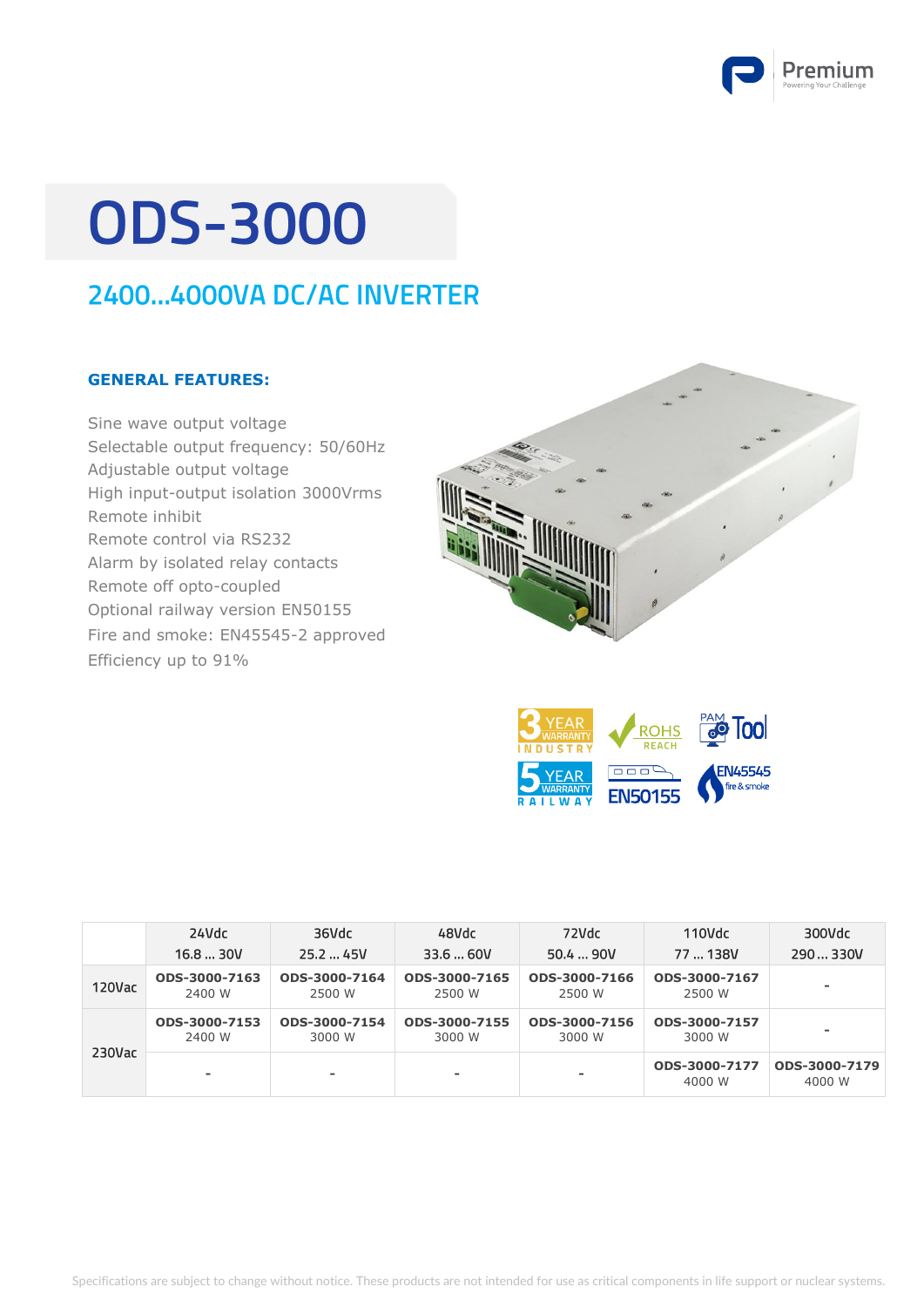| <b>INPUT</b>                           |                                                                |
|----------------------------------------|----------------------------------------------------------------|
| Input voltage range                    | $-30, +25%$ Vin nom                                            |
| Maximum input ripple                   | 5% Vin nom (Vrms, 100Hz)                                       |
| <b>OUTPUT</b>                          |                                                                |
| Output voltage                         | 120 / 230Vac sinusoidal                                        |
| Output frequency                       | $50 / 60$ Hz $\pm 0.25$ Hz                                     |
| Load regulation                        | $< 4\%$                                                        |
| Line regulation                        | < 2 % Vin -25%  +25%, < 10% Vin -30%  +30%                     |
| Output wave distortion THD             | < 2% (average of 16 samples)                                   |
| Output HF ripple                       | $< 2.5\%$                                                      |
| <b>ENVIRONMENTAL</b>                   |                                                                |
| Storage temperature                    | $-2580^{\circ}C$                                               |
| Operatingtemperature full load         | -25  55°C (EN50155 OT1)                                        |
| Operatingtemperature 50% load          | -25  70°C (EN50155 OT3)                                        |
| Relative humidity without condensation | 5  95%                                                         |
| Cooling                                | Controlledinternal fan                                         |
| MTBF (MIL-HDBK-217-E; Gb, 25°C)        | 100.000 h                                                      |
| <b>EMC</b>                             |                                                                |
| Immunity according                     | EN61000-6-2 (EN50121-3-2)                                      |
| Emissions according                    | EN61000-6-4 (EN50121-3-2)                                      |
| <b>SAFETY</b>                          |                                                                |
| Dielectric strength: Input /output     | 3000 Vrms / 50Hz / 1min                                        |
| Dielectric strength: Output / Earth    | 1500Vrms / 50Hz / 1min                                         |
| Dielectric strength: Input / Earth     | 500 Vrms / 50Hz / 1min                                         |
| Safety according to                    | EN60950-1, EN62368-1                                           |
| Fire and smoke                         | EN45545-2 approved                                             |
| <b>MECHANICAL</b>                      |                                                                |
| Weight                                 | < 6000 g                                                       |
| Protection degree                      | <b>IP20</b>                                                    |
| <b>PROTECTIONS</b>                     |                                                                |
| Against overloads                      | Current and I <sup>2</sup> T limited (see overload protection) |
| Against over-temperature               | Shutdown with auto-recovery                                    |
| <b>CONTROL</b>                         |                                                                |
| Output OK LED                          | Green                                                          |
| Alarm LED                              | Red                                                            |
| Output failure alarm                   | Isolated contact relay open when alarm (<0.3A at 150Vcc)       |
| Remote OFF                             | Off applying 424 Vdc, Impedance > $3k3\Omega$                  |
| Status and programming                 | RS232 port                                                     |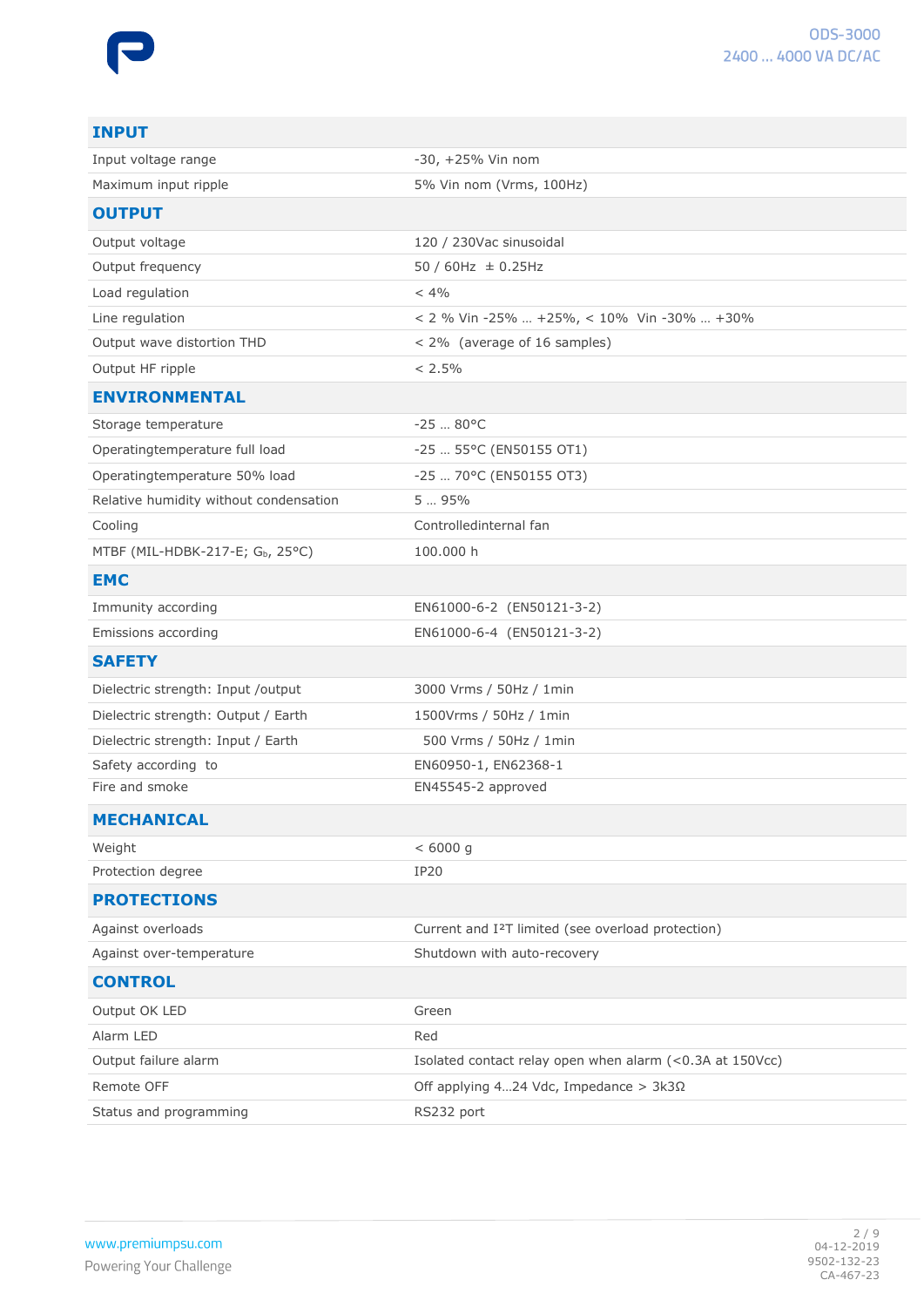#### **ORDERING CODES**

| <b>Model</b>  | Input<br>voltage<br>DC.<br>[V] | Input<br>voltage<br>range<br>[V] | Output<br>voltage<br>AC<br>[V] | Output<br>current<br>[A] | Active<br>output<br>power<br>[W] | Appar.<br>output<br>power<br>[VA] | Output peakcurrent<br>$5s$ (rms)<br>[A] | (logpk)<br>10 <sub>ms</sub><br>[A] | Efficien.<br>$\lceil \sqrt{96} \rceil$ | No load<br>input<br>current<br>[A] |
|---------------|--------------------------------|----------------------------------|--------------------------------|--------------------------|----------------------------------|-----------------------------------|-----------------------------------------|------------------------------------|----------------------------------------|------------------------------------|
| ODS-3000-7153 | 24                             | $16.8 - 30$                      | 230                            | 10.4                     | 2400                             | 2400                              | 15                                      | 32                                 | 89                                     | < 0.7                              |
| ODS-3000-7154 | 36                             | $25.2 - 45$                      | 230                            | 13.0                     | 3000                             | 3000                              | 20                                      | 32                                 | 90                                     | < 0.5                              |
| ODS-3000-7155 | 48                             | $33.6 - 60$                      | 230                            | 13.0                     | 3000                             | 3000                              | 20                                      | 32                                 | 91                                     | < 0.4                              |
| ODS-3000-7156 | 72                             | $50.4 - 90$                      | 230                            | 13.0                     | 3000                             | 3000                              | 20                                      | 32                                 | 91                                     | < 0.3                              |
| ODS-3000-7157 | 110                            | $77 - 138$                       | 230                            | 13.0                     | 3000                             | 3000                              | 20                                      | 32                                 | 92                                     | < 0.2                              |
| ODS-3000-7163 | 24                             | $16.8 - 30$                      | 120                            | 20.0                     | 2400                             | 2400                              | 28                                      | 52                                 | 88                                     | < 0.7                              |
| ODS-3000-7164 | 36                             | $25.2 - 45$                      | 120                            | 20.8                     | 2500                             | 2500                              | 32                                      | 52                                 | 89                                     | < 0.5                              |
| ODS-3000-7165 | 48                             | $33.6 - 60$                      | 120                            | 20.8                     | 2500                             | 2500                              | 32                                      | 52                                 | 89                                     | < 0.4                              |
| ODS-3000-7166 | 72                             | $50.4 - 90$                      | 120                            | 20.8                     | 2500                             | 2500                              | 32                                      | 52                                 | 90                                     | < 0.3                              |
| ODS-3000-7167 | 110                            | $77 - 138$                       | 120                            | 20.8                     | 2500                             | 2500                              | 32                                      | 52                                 | 91                                     | < 0.2                              |
| ODS-3000-7177 | 110                            | $77 - 138$                       | 230                            | 17.4                     | 4000                             | 4000                              | 22                                      | 34                                 | 92                                     | < 0.2                              |
| ODS-3000-7179 | 300                            | $290 - 330$                      | 230                            | 17.4                     | 4000                             | 4000                              | 22                                      | 34                                 | 92                                     | < 0.2                              |



Accessories must be ordered in a separated order line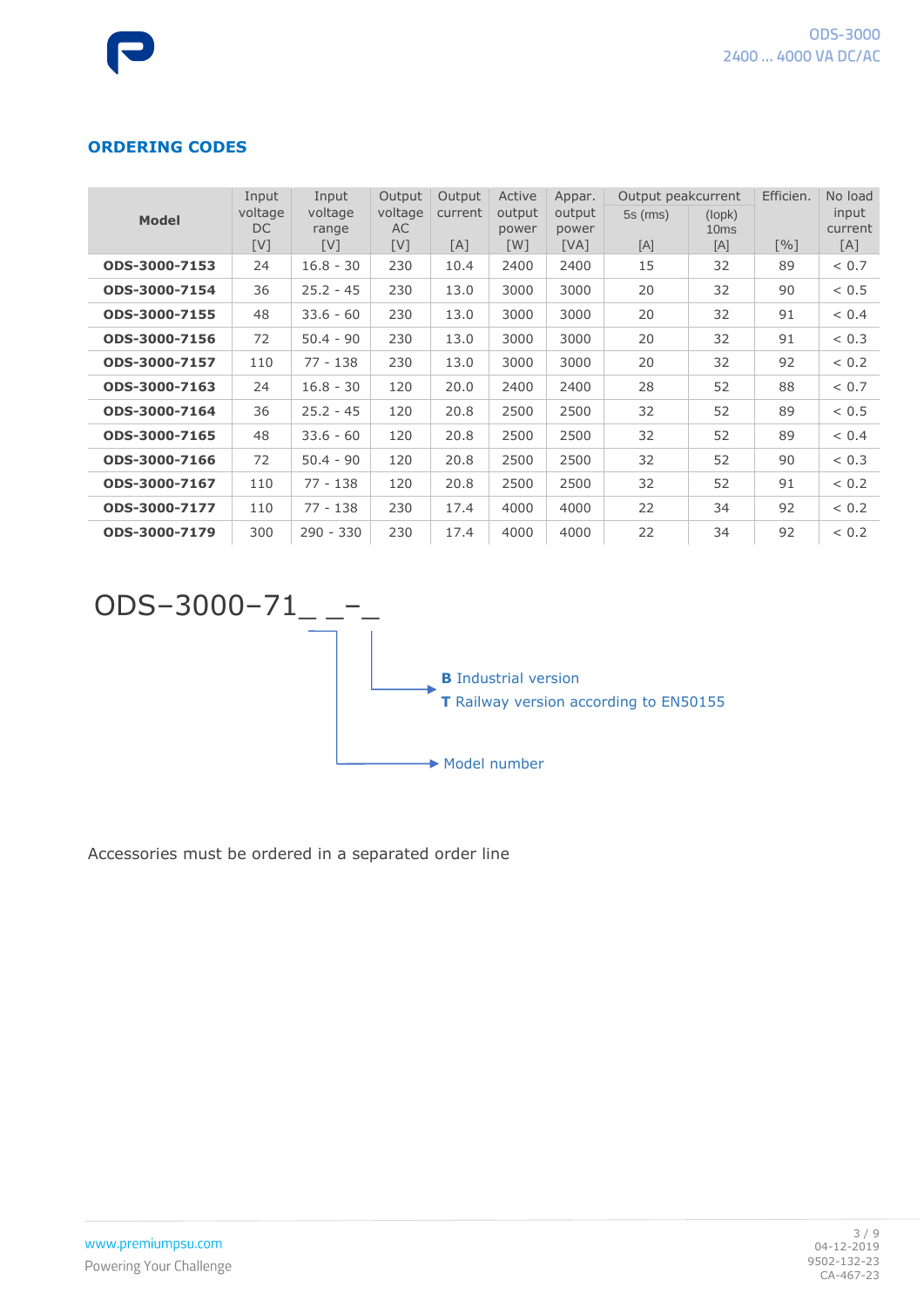# **BLOCKS DIAGRAM**



#### **CONNECTIONS**





#### **POWER DERATING vs AMBIENT TEMP.**



#### **DESCRIPTION**

The ODS-3000 consists of single phase sine-wave DC/AC inverters with galvanic isolation between input and output The unit allows:

- Select 50 / 60Hz by means of DIP-switch.
- Select local / remote (RS-232) by means of DIP-switch
- Shutdown applying voltage on pins 3 and 4 of signal connector
- Local signalization of Output OK by means of green LED
- Local alarm. Red LED ON when:
	- Output voltage is not OK
	- Output current > OUTPUT CURRENT ALARM
	- Input voltage out of margins
	- Unit shutdowns by over-current or remote OFF
- Remote alarm. Open contacts when output voltage is not OK
- Set and monitor parameters via RS-232.

The ODS-3000 are equipped with a maximum average power protection as well as maximum output peak current protection. This protects the unit even when an output short-circuit occurs. It also features a disable function for input under-voltage, which allows protecting the batteries from harmful discharges.

#### **START-UP**

- The unit has 6 threaded holes for the fixation on a mounting surface.
- The unit has internal fans. For an appropriate cooling, the air input and output should be free of elements that<br>cause and an air flow reduction (minimum cause and an air flow reduction (minimum recommended distance to other objects 50mm).
- Make connections as shown in the figure.
- The default output frequency is 50Hz. For 60Hz simply actuate the dip-switch as indicated in the figure.

#### **For safety reasons, the following requirements must be met:**

- Provide the equipment with some kind of protective enclosure that complies with the electrical safety directives in effect within the country where the equipment is installed.
- Include an input fuse with a rating immediately higher than the maximum input current.
- Use cables of adequate cross-section to connect inputs and outputs. The following table lists the maximum currents and the minimum cross-sections for the cables used for each power connection.

|                            | Input<br>24V          | Input<br>36V          | Input<br>48V          | Input<br><b>72V</b>   | Input<br>110V         | Output<br>120V         | Output<br>230V         |
|----------------------------|-----------------------|-----------------------|-----------------------|-----------------------|-----------------------|------------------------|------------------------|
| Max.<br>current            | 140 A                 | 130 A                 | 100 A                 | 66 A                  | 44 A                  | 25 A                   | 13 A                   |
| Cable<br>Cross-<br>section | 50<br>mm <sup>2</sup> | 50<br>mm <sup>2</sup> | 25<br>mm <sup>2</sup> | 16<br>mm <sup>2</sup> | 10<br>mm <sup>2</sup> | 2.5<br>mm <sup>2</sup> | 1.5<br>mm <sup>2</sup> |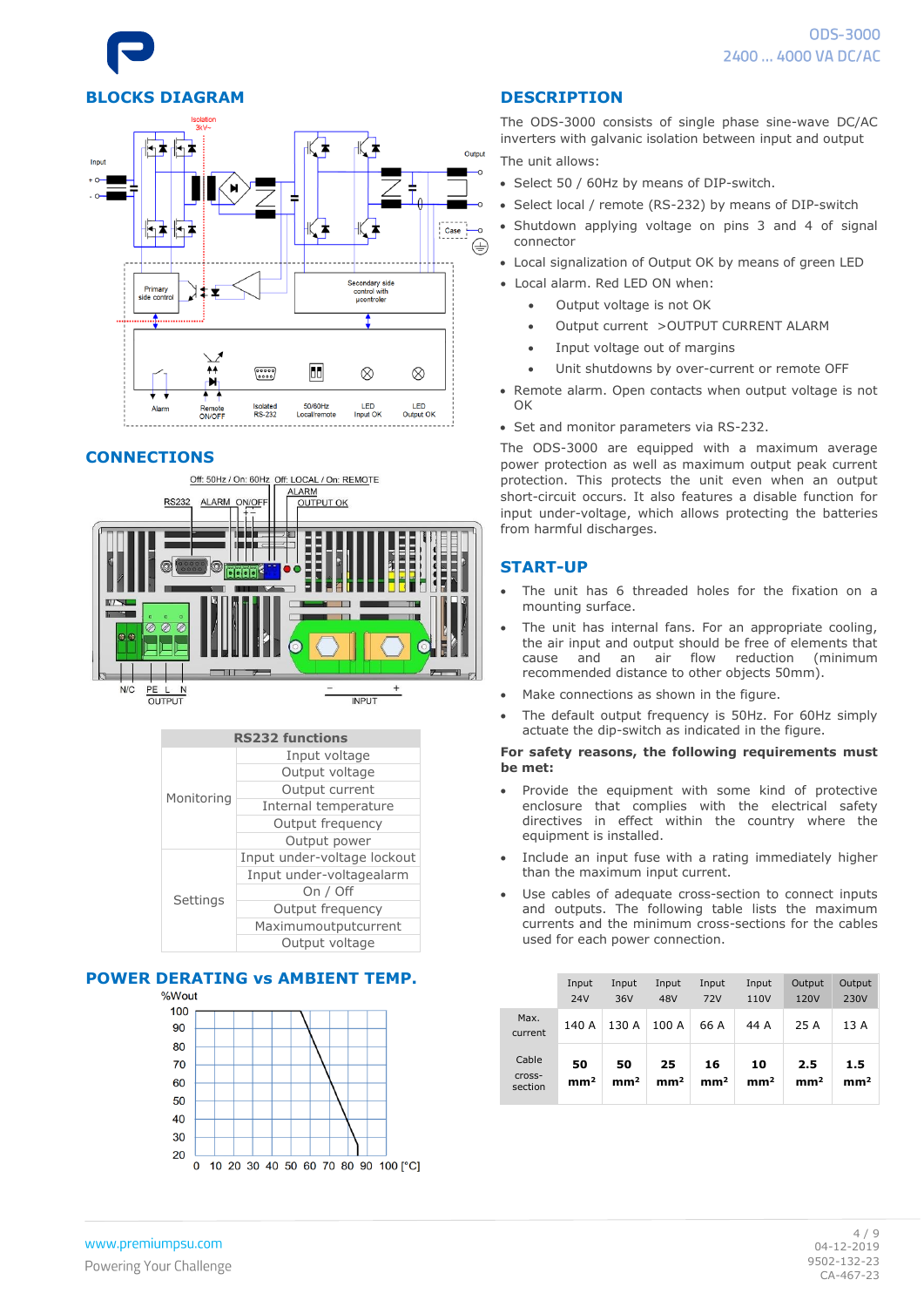

#### **RS232 communication port**

It is possible to control and monitor de unit via RS232 by means of an application tool named PAM. This application is free and can be downloaded from the Premium web side

Also it is possible to control and monitor de unit directly using the protocol showed in table:

**Protocol configuration:**ASCII code, 19200 bauds, parity none, 8 bits, 1bit stop

|  | <b>Header</b> | <b>Function</b> |                         | <b>Parameter</b>     | <b>Explanation</b><br><b>Returns</b>           |                                                                                                                                                     |
|--|---------------|-----------------|-------------------------|----------------------|------------------------------------------------|-----------------------------------------------------------------------------------------------------------------------------------------------------|
|  |               |                 |                         | v                    | PTV <sub>uu</sub> .                            | Input voltage in Volts                                                                                                                              |
|  |               |                 |                         | U                    | PTU <sub>mm.m</sub>                            | Output voltage in Volts RMS                                                                                                                         |
|  |               |                 | Ι.                      |                      | PTI <sub>mm</sub> .                            | Output current in Amps RMS                                                                                                                          |
|  | L             |                 | т                       | PTTmm.m              | Internal temperature in <sup>o</sup> C         |                                                                                                                                                     |
|  |               |                 | F                       | PTF <sub>mmm</sub> . | Output frequency in Hz                         |                                                                                                                                                     |
|  |               |                 | W                       | <b>PTW</b> ====      | Output power in W                              |                                                                                                                                                     |
|  |               |                 |                         |                      | Inverter state                                 |                                                                                                                                                     |
|  |               |                 |                         |                      | 999.9 $\rightarrow$ Inverter enabled           |                                                                                                                                                     |
|  |               |                 |                         | $\mathbf S$          | PTS <b>HOLE</b>                                | <b>000.0</b> $\rightarrow$ Inverter disabled                                                                                                        |
|  |               |                 |                         |                      |                                                | 222.2→ Inverter blocked by overload                                                                                                                 |
|  |               |                 |                         |                      |                                                | 111.1 $\rightarrow$ Inverter blocked by overload or short-circuit                                                                                   |
|  |               |                 | М                       | <b>PTM</b>           | Model number                                   |                                                                                                                                                     |
|  |               |                 | R                       | <b>PTR</b>           | Firmware version                               |                                                                                                                                                     |
|  |               |                 |                         | Othercharacter       | <b>PTE</b>                                     | Command not supported                                                                                                                               |
|  |               |                 |                         | <b>OK</b>            | Set the minimum input working voltage in Volts |                                                                                                                                                     |
|  |               |                 | 1                       | <b>HELL</b>          | <b>ERR</b>                                     | Value NO VALID for this parameter                                                                                                                   |
|  | P<br>R        | $\overline{2}$  | <b>HELL</b>             | <b>OK</b>            | Set the minimum alarm input voltage in Volts   |                                                                                                                                                     |
|  |               |                 |                         | <b>ERR</b>           | Value NO VALID for this parameter              |                                                                                                                                                     |
|  |               |                 | 3                       | <b>HELL</b>          | <b>OK</b>                                      | Changes the status bit (after start up enabled with<br>SW3 = LOCAL and disabled with SW3 = REMOTE)                                                  |
|  |               |                 |                         |                      |                                                | 999.9 $\rightarrow$ Inverter enabled                                                                                                                |
|  |               |                 |                         |                      |                                                | $000.0 \rightarrow$ Inverter disabled                                                                                                               |
|  |               |                 |                         |                      | <b>ERR</b>                                     | Value NO VALID for this parameter                                                                                                                   |
|  |               |                 |                         | <b>HELL</b>          | <b>OK</b>                                      | Set the output voltage in Volts RMS                                                                                                                 |
|  |               |                 | 4                       |                      |                                                | 80% $V_{nom} \leq \blacksquare \blacksquare \blacksquare \leq 105\%$ $V_{nom}$                                                                      |
|  |               |                 |                         |                      | <b>ERR</b>                                     | Value NO VALID for this parameter                                                                                                                   |
|  |               | G               | 5                       | <b>HER.H</b>         | <b>OK</b>                                      | Set the maximum output current in Amps<br>20% $I_{\text{nom}} \leq \blacksquare \blacksquare \blacksquare \blacksquare \leq 100\%$ $I_{\text{nom}}$ |
|  |               |                 |                         |                      | <b>ERR</b>                                     | Value NO VALID for this parameter                                                                                                                   |
|  |               |                 | 6                       |                      | <b>OK</b>                                      | Changes the output frequency (it's not stored for the<br>next start-up)<br>$050.0 \rightarrow 50$ Hz<br>$060.0 \rightarrow 60$ Hz                   |
|  |               |                 |                         |                      | <b>ERR</b>                                     | Value NO VALID for this parameter                                                                                                                   |
|  |               |                 |                         | 888.E                |                                                | Set the OUTPUT CURRENT ALARM                                                                                                                        |
|  |               |                 | $\overline{\mathbf{z}}$ |                      | OK                                             | $0 \leq$ <b>Norman</b> $\leq 100\%$ Imax_warning                                                                                                    |
|  |               |                 |                         |                      | <b>ERR</b>                                     | Value NO VALID for this parameter                                                                                                                   |
|  |               |                 |                         |                      | OK                                             | $111.1 \rightarrow$ Reset the inverter                                                                                                              |
|  |               | 8               | 88 H.A                  | <b>ERR</b>           | Value NO VALID for this parameter              |                                                                                                                                                     |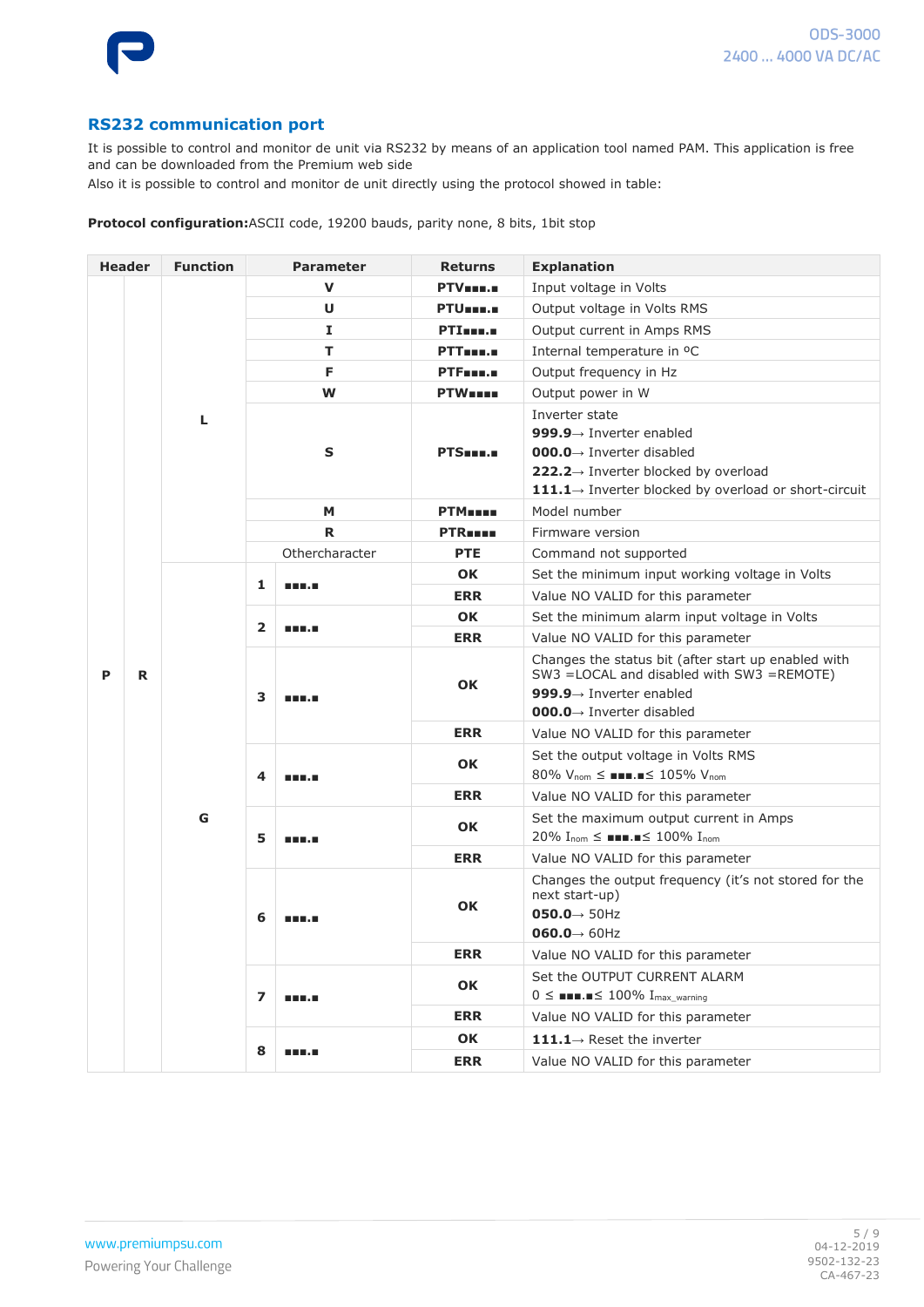### **WORKING PARAMETERS**

| <b>Thermal protection</b>                                          | <b>71</b> XX     |              |             |                  |             |       |     |  |
|--------------------------------------------------------------------|------------------|--------------|-------------|------------------|-------------|-------|-----|--|
| Internal warning temperature                                       |                  |              | 88          |                  |             |       |     |  |
| Internal shutdown temperature                                      | 92               |              |             |                  |             | οC    |     |  |
| Internal restart temperature after over-<br>temperature shutdown   |                  | 75           |             |                  |             |       |     |  |
| Input voltage parameters                                           | 71 <sub>X3</sub> | 71X4         | <b>71×5</b> | <b>71×6</b>      | <b>71×7</b> | 7179  |     |  |
| Max. input voltage shutdown instantaneous                          | 33.7             | 50.6         | 67.3        | 100.9            | 154.1       | 368.5 | Vdc |  |
| Max. input voltage shutdown timed 0.1s                             | 30.1             | 45.2         | 60.1        | 90.1             | 138.6       | 331.4 | Vdc |  |
| Maximum star-up voltage                                            | 29.9             | 44.9         | 59.8        | 89.7             | 137.4       | 328.6 | Vdc |  |
| Minimum star-up voltage                                            | 17.9             | 26.9         | 35.9        | 53.9             | 82.4        | 310.3 | Vdc |  |
| Min. input voltage shutdown timed 0.1s                             | 16.7             | 25.1         | 33.5        | 50.3             | 76.9        | 289.6 | Vdc |  |
| Min. input voltage shutdown instantaneous                          | 14.4             | 21.6         | 28.7        | 43.1             | 65.9        | 248.2 | Vdc |  |
| <b>Output voltage parameters</b>                                   |                  | <b>715</b> X |             | 716X             | 717X        |       |     |  |
| Output voltage of short circuit or deep<br>overload                |                  | < 164        | < 86        |                  | < 214       |       | Vac |  |
| Time of short-circuit                                              |                  |              | 1000        |                  |             |       | ms  |  |
| Time of start-up after shutdown by short-<br>circuit               |                  |              | 2000        |                  |             |       | ms  |  |
| Number of start-up attempts afterashort<br>circuit                 | 3                |              |             |                  |             |       |     |  |
| <b>Output current parameters</b>                                   | 715X             |              | 716X        |                  | 717X        |       |     |  |
| Maximum continuous output current                                  |                  | 13.2         |             | 21.1             |             | 17.7  | Α   |  |
| Warning current                                                    |                  | 13           |             | 20.8             |             | 17.4  | A   |  |
| Start-up time after shutdown by overload                           |                  | 1500         |             | 2000             |             | 1000  | ms  |  |
| Maximum overload I <sup>2</sup> t                                  |                  |              |             | See figure below |             |       |     |  |
| Number of attempts of consecutive<br>overload                      |                  |              |             | 3                |             |       |     |  |
| <b>Start-up and working errors</b>                                 |                  |              |             | <b>71XX</b>      |             |       |     |  |
| Maximum time for overload or internal<br>failure                   |                  |              |             | unlimited        |             |       |     |  |
| Minimum time required between<br>disconnection and next connection |                  |              | 2           |                  |             |       | min |  |

#### **OVERLOAD PROTECTION**

| Protection<br>against overloads<br>and short-circuits | By current limiting at Iopk<br>By I <sup>2</sup> t. The unit shutdowns when<br>the current-time is over the<br>continuous operation curve                             | 1000s<br>100s | Current<br>Limit<br>Shutdown<br>(lopk)<br>Area                                                         |
|-------------------------------------------------------|-----------------------------------------------------------------------------------------------------------------------------------------------------------------------|---------------|--------------------------------------------------------------------------------------------------------|
| Overload<br>protection<br>recovery                    | Every 2 seconds after shutdown,<br>the unit tries to restart up to 3<br>times. If the overload persists,<br>the unit reminds shutdown until<br>an input reconnection. | 10s<br>1s     | Continuous<br>Operation<br>105<br>250%<br>175<br>190<br>205<br>130<br>160<br>235.<br>115<br>145<br>220 |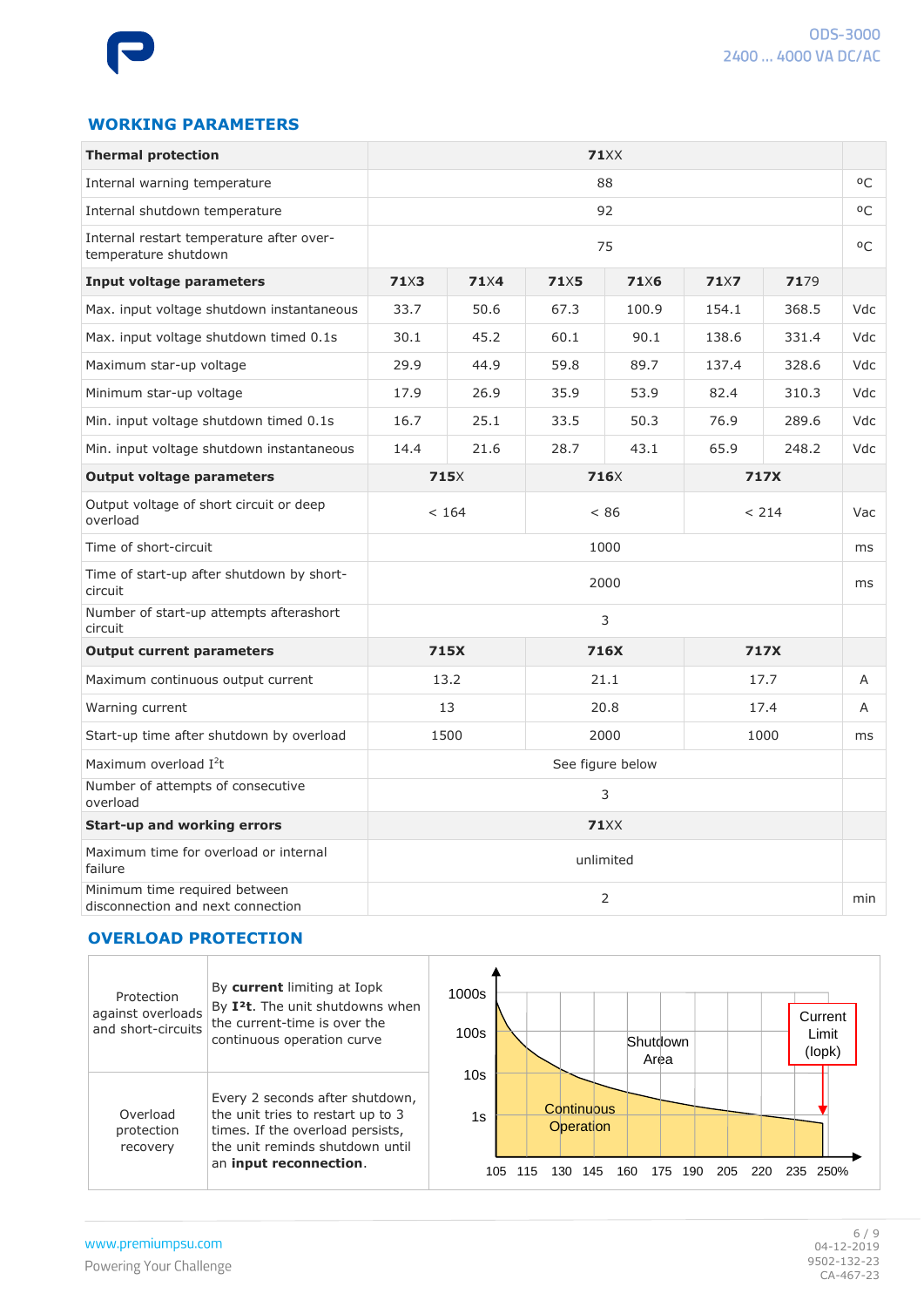



Maximum depth for the screws M4: 4.5mm

#### **ACCESSORIES**

| <b>Description</b>             | <b>Notes</b>                       | <b>CODE</b> |
|--------------------------------|------------------------------------|-------------|
| Signals female connector       |                                    | 2601-409    |
| Mounting brackets kit          | Contains two brackets and screws   | NP-9282     |
| 2U 19" rack mounting tray kit. | Allows to install one or two units | NP-9353     |



**ARCITE** 

SEC

 $\frac{1}{88}$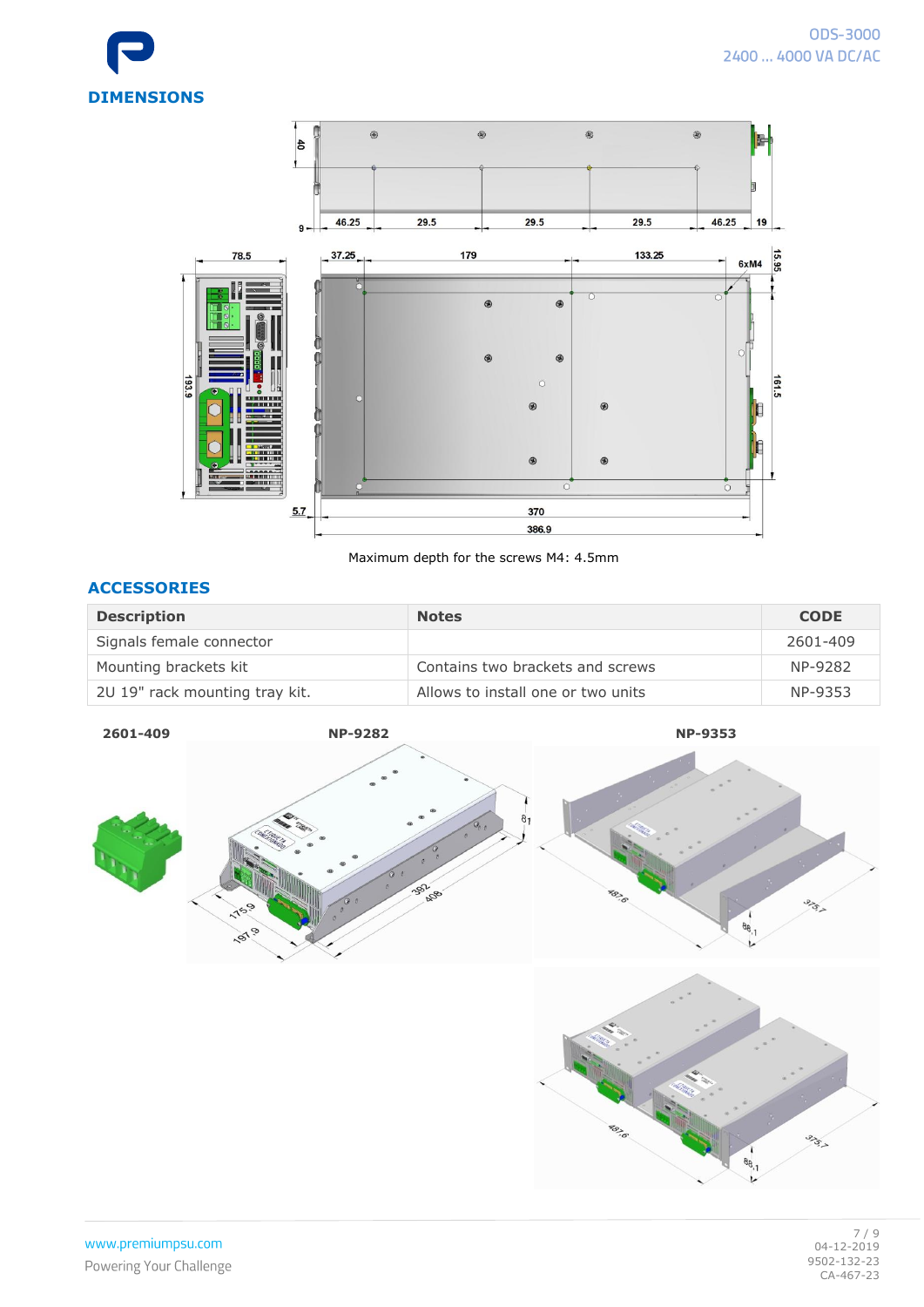

## **EU DECLARATION OF CONFORMITY**

The undersigned, representing the following:

| Manufacturer: | PREMIUM, S. A.,                                              |
|---------------|--------------------------------------------------------------|
| Address:      | C/ Dolors Aleu 19-21, 08908 L'Hospitalet de Llobregat, SPAIN |

herewith declares that the product:

| Type:   | DC/DC converter     |  |
|---------|---------------------|--|
| Models: | ODS-3000-7153  7179 |  |

is in conformity with the provisions of the following EU directive(s):

| 2014/35/EU | Low voltage                                                                                             |
|------------|---------------------------------------------------------------------------------------------------------|
| 2014/30/EU | Electromagnetic compatibility                                                                           |
| 2011/65/EU | Restriction of the use of certain hazardous substances in electrical and<br>electronic equipment (RoHS) |

and that standards and/or technical specifications referenced overleaf have been applied:

| EN 60950-1: 2005    | Safety. Information technology equipment                                  |
|---------------------|---------------------------------------------------------------------------|
| EN 62368-1: 2014    | Safety. Audio/video, information and communication technology equipment   |
| EN 61000-6-3: 2007  | Generic emission standard                                                 |
| EN 61000-6-2: 2005  | Generic immunity standard                                                 |
| EN 50155: 2017*     | Railway applications. Electronic equipment used on rolling stock material |
| EN 50121-3-2: 2016* | Railway applications. EMC Rolling stock equipment                         |

\* Optional, See annexe

CE markingyear: **2011**

#### Notes:

For the fulfilment of this declaration the product must be used only for the aim that has been conceived, considering the limitations established in the instructions manual or datasheet.

L'Hospitalet de Llobregat, 04-10-2019

Jordi Gazo Chief Executive Officer

**PREMIUM S.A.** is an ISO9001and ISO14001 certified company by **Bureau Veritas**